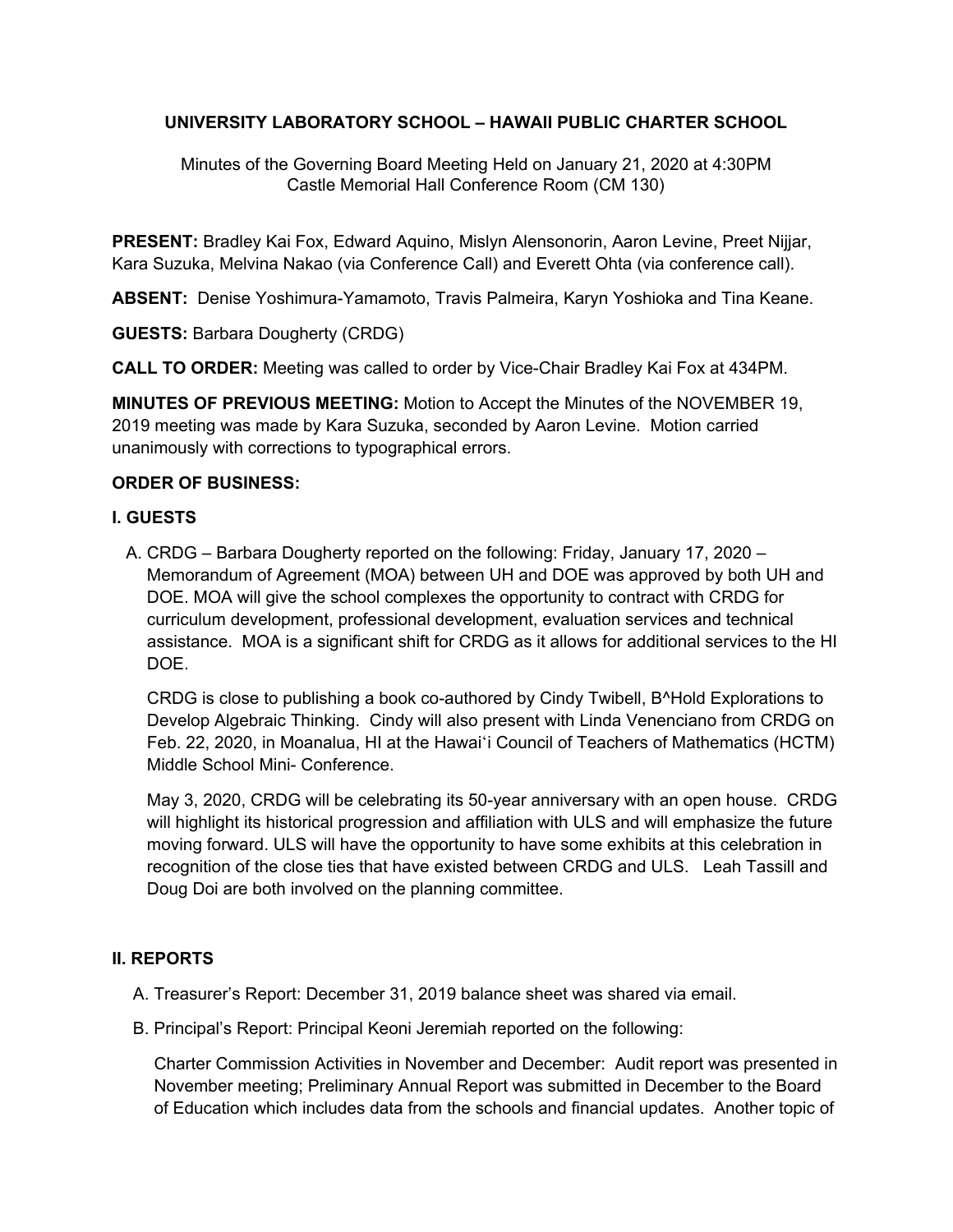importance was re: Commission withholding settlement money from a charter school which has big implications for other charter schools (the decision was reversed and reinstated the money at the January meeting); Charter Commission meetings were also held because 13 schools are undergoing charter school renewal process (ULS is not up for renewal until 2021) of 37 charter schools (charter schools have a total of 12,060 students for 2019-2020 year which is an increase of 380 with a funding of \$96.2 million but with adjustments resulting in \$1.2 million reduction with a per pupil funding of \$7873).

Student Perception Surveys are coming up and will be published to administrators on January 23, 2020 and teachers on January 24, 2020. Parents Perception on School Quality Survey have gone out and due on March 13, 2020.

New SPED funding procedure that determines per pupil allocation based on the number of students subject to school complex superintendent approval. ULS was impacted positively by new funding procedure. Discussion was had on the hiring, funding and supervision of SPED teachers.

Payroll migration using Altres is being implemented with January 5, 2020 as the first payroll.

Facilities: There is a plan to have the parking lot to be completely repaved beginning on March 14, 2020. Castle Memorial Project Plan is being finalized and is anticipated to be commencing this summer. Metcalf Wall is completed. Modulars are now being used. Installed AEDs in various buildings.

Youth Suicide awareness and Prevention Protocol that all schools are required to do beginning this school year; DOE/DOH training program will be done in the spring at ULS.

Homecoming was just held; Education visit with South Korean School Elementary Students; Speech team attended Big Island Tournament; This coming Friday, educators from the University of Delaware are visiting; In February, English Teachers from Sapporo Gakuin University will be visiting; in December, the ULS is now considered Blue Zones Project (2<sup>nd</sup> School in our area; and first charter school in the area with that designation); Scholastic Art Exhibition (88 students are represented; 27 received recognition, an American visions nominee for Gold Key Awards, 5 Silver Key Award, an 17 honorable mentions) – entries to be displayed at the Hawaii State Art Museum.

Charter School Network revival– participation of charter schools/advocacy group; participation cost is \$2650 for the ULS (item maybe budgeted under dues and subscriptions).

C. Committee Updates:

Board Development/Governance Committee (Everett Ohta) – Focusing on the legislative change; a lot of outreach done by Principal Jeremiah to several key legislators and providing them with background information on ULS enrollment provision as provided under charter school law (which matches COE enrollment requirements). Provision is set to expire in July 2020 and we are seeking to make the provision permanent; reaching out to various members of house/senate education committee during the last several months;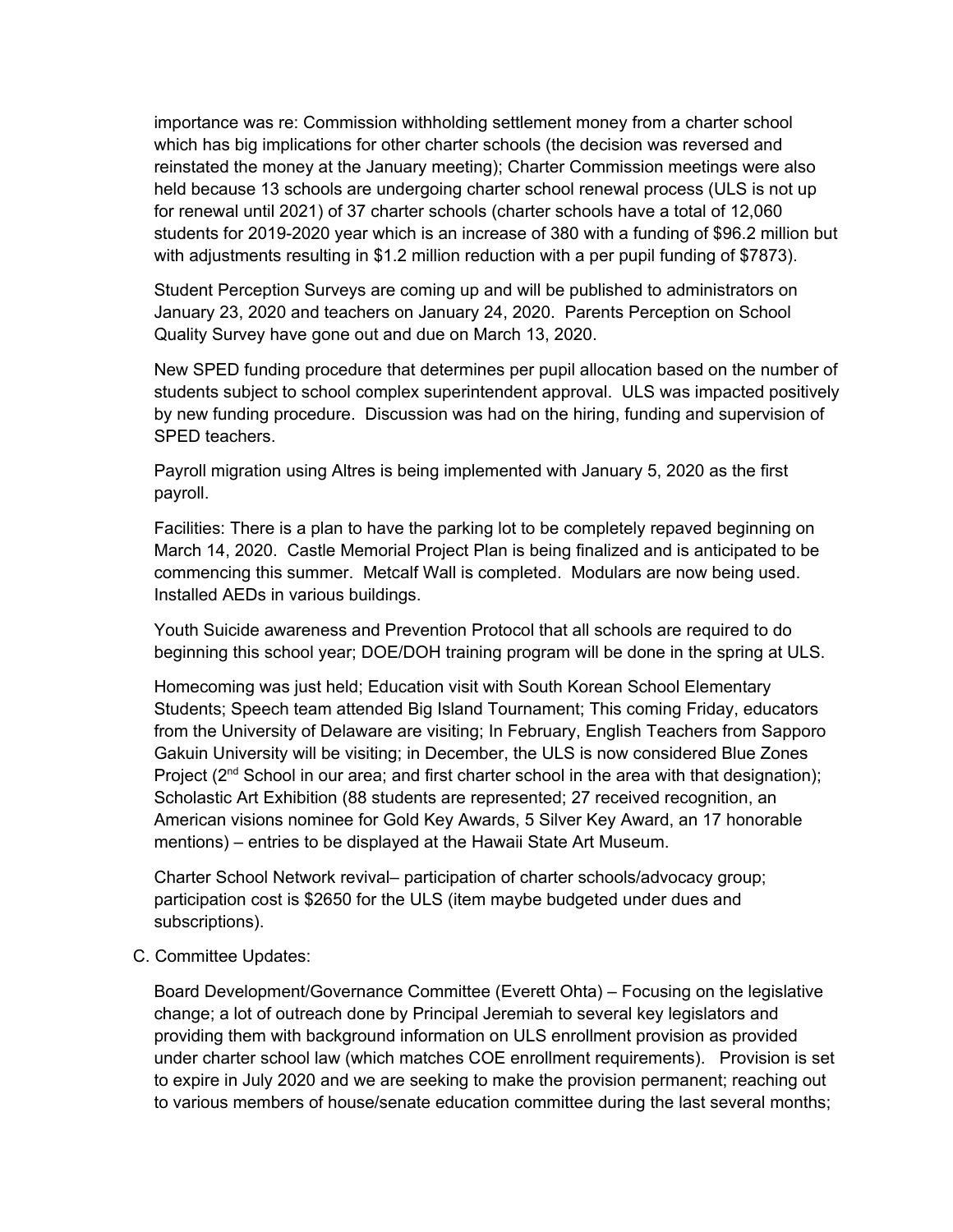Principal Jeremiah has been having meetings with COE – informing them that we will be support such an effort as well as seeking their support. We are expecting a bill coming from Representative Dale Kobayashi's office that would repeal the sunset date making the enrollment requirements permanent. Also aware of a bill being introduced by Senator Kidani that provides for an extension of the enrollment provision for two years. Draft testimony was provided via email for review. The draft testimony is generally supportive of such an initiative providing some of the background for why the enrollment provision is important to us and touching on the positive impact on the state system that the partnership and collaboration between ULS and the College of Education has created.

Mislyn Alensonorin moved to have the board approve the support of repeal or extension of the sunset date for the ULS enrollment provision (HRS 302D-3) and authorizing the principal and GB Chairperson to take appropriate actions in furtherance of such support at the 2020 State Legislature. Motion was seconded by Preet Nijjar. Motion carried unanimously.

Academic Excellence Committee (Aaron Levine) – Met on 01142020. Focus of the meeting was to discuss the meaning of academic excellence to ULS; focusing on the value-added portion on contract (research being done at ULS); details will be presented to the full board at the next meeting.

Finance Committee (Preet Nijjar) – Treasurer's Report. Quarter Update Report will be submitted for the next board meeting.

HR Committee (Mislyn Alensonorin) – Met on 01072020. Waiting to hear back from EEOC. Meeting was held between the HR Committee and the AG regarding the process going forward. AG suggested that GB Board consider changing the title of the "principal" to "director" (HRS 89-6F) and consider developing procedures and guidelines when dealing with situations/complaints if the director/principal is involved. There was discussion about getting more information about the pros/cons of changing the title. GB is in agreement for the HR Committee to explore the procedures and guidelines when dealing with situations/complaints if the director/principal is involved. HR will further conduct research and report to the GB.

### **III. ON-GOING AND NEW BUSINESS**

- A. 2020 State Legislative Action (ULS Enrollment Exemption). See above for discussion and motion for board action motion.
- B. Ethics Commission Guidance Letter dated 12/6/2019. Discussion was had on potential issues related to ULS Foundation and Booster Club. No GB members are currently serving on the ULS Foundation and Booster Club; if it does become an issue in the future – will need to seek Ethics Commission Advise or require GB be recused from the decision-making process and voting.
- C. School Bus Purchase. ULS is requesting to purchase another school bus (currently have 3 buses); School Bus (15 passenger vehicle similar to two buses); requesting authorization to purchase not to exceed \$95,000.00. ULS is not planning to use state funding but go through UH Foundation money and procurement process (and utilize UH transportation services support as previously done with the other buses). Motion by